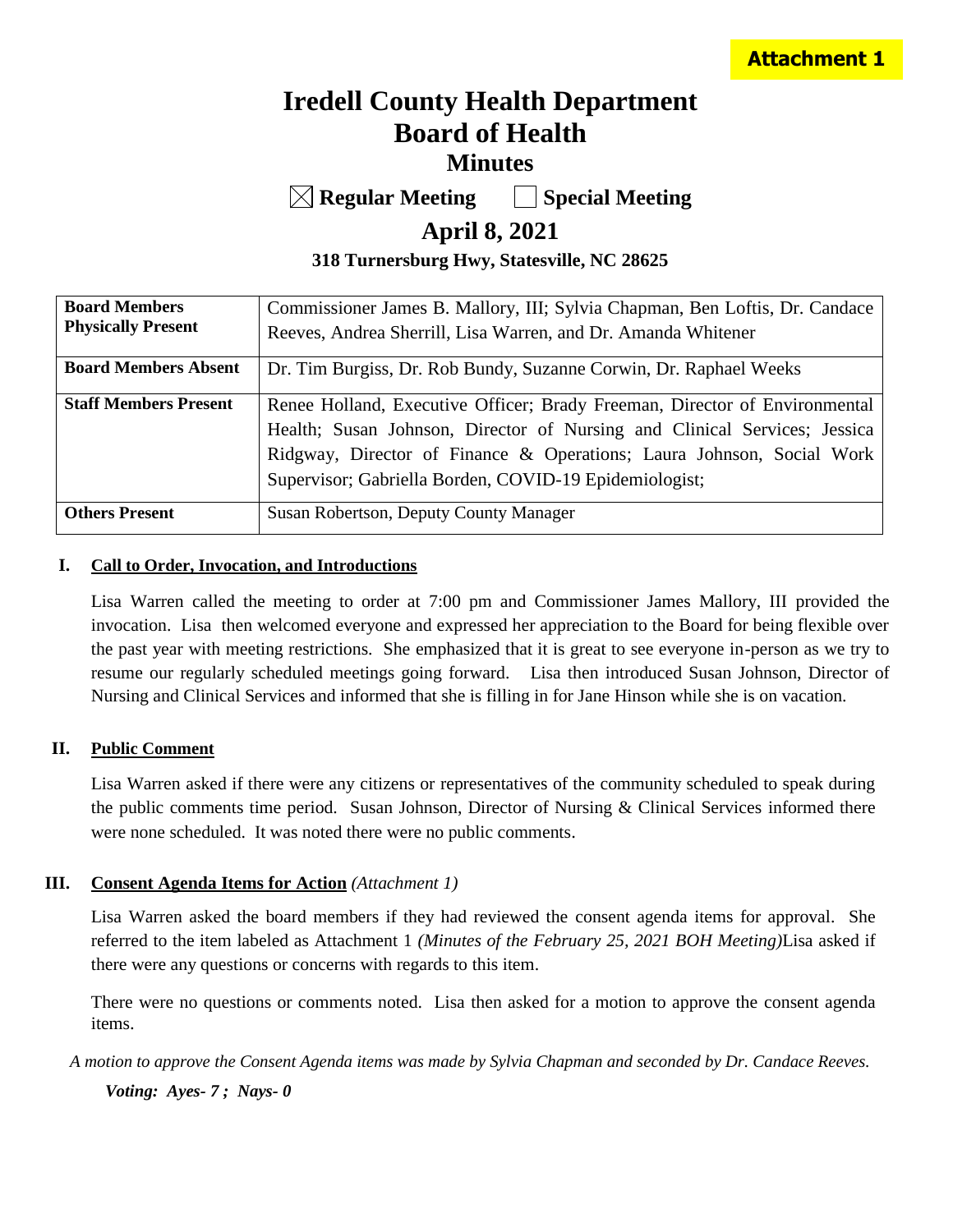## **IV. Board Education: Covid -19 Data and Outreach Update** *(Presentation by Gabriella Borden, COVID-19 Epidemiologist)*

Susan Johnson introduced Gabriella Borden, COVID-19 Epidemiologist. Susan informed that through COVID-19 funding, the Health Department was able to hire Gabriella using these funds for a contracted position to assist with COVID-19 activities. Gabriella then shared details of her educational credentials along with her previous work experience in the specialized area of epidemiology. She then provided the Board with a presentation on COVID-19 data and outreach activities for Iredell County *(see the attached slides).* She briefly highlighted objectives and defined epidemiology and how it pertains specifically to COVID-19. She provided a break-down of the data related to the work being done by the Health Department staff. She also reported on the process for analyzing the data to identify control measures and solutions on how we can do more to help educate the community with regards to vaccination and prevention of COVID-19. Gabriella then shared detailed information as reported on the NC DHHS COVID-19 Dashboard statistical data as it relates to Iredell County. She reported that as of today's date, the State website reflects a total number of positive cases for Iredell County at 17,644; total number of deaths at 211; and 11 hospitalized. She noted these numbers are not live data and are approximately 2 days behind. Next, Gabriella reported on COVID Vaccination data for Iredell County based on the graphs from DHHS website. She reported that approximately 36,742 people have been partially vaccinated in Iredell County. She then discussed the percentages of those partially vaccinated based on race, ethnicity and location of where they were vaccinated. Lastly, Gabriella reported on the data based on the site location from previous vaccine clinics held throughout the county. She referred to the map provided and emphasized the importance of this data is very helpful and pertinent for future planning phases to target marginalized communities.

Gabriella then asked if there were any questions regarding her presentation. Commissioner James Mallory commented on the importance of collecting data to assist with future vaccine planning. He added that ultimately this data will allow us to target those marginalized areas but emphasized the toughest group to reach is not going to be the marginalized communities, it's going to be the 50% of white Republican males who don't want to get vaccinated. He stated that the key to that is not government because they don't trust government. He added that the key to reaching this select group is going to be doctors and healthcare professionals who advise them to take the vaccine against whatever conspiracy theory they may have against governement. He then emphasized that all the data collected will certainly assist with the coordination of other community outreach activities to promote COVID-19 vaccinations and educate the citizens about the importance of these preventative measures. Mr. Mallory then publicly commended the Health Department staff for the work they have done this past year with their outreach and prevention efforts related to COVID-19 as well as their continued work in administering the vaccine to citizens throughout the community. Board members also conveyed their words of support and appreciation to staff members as well.

There were no other questions or comments noted.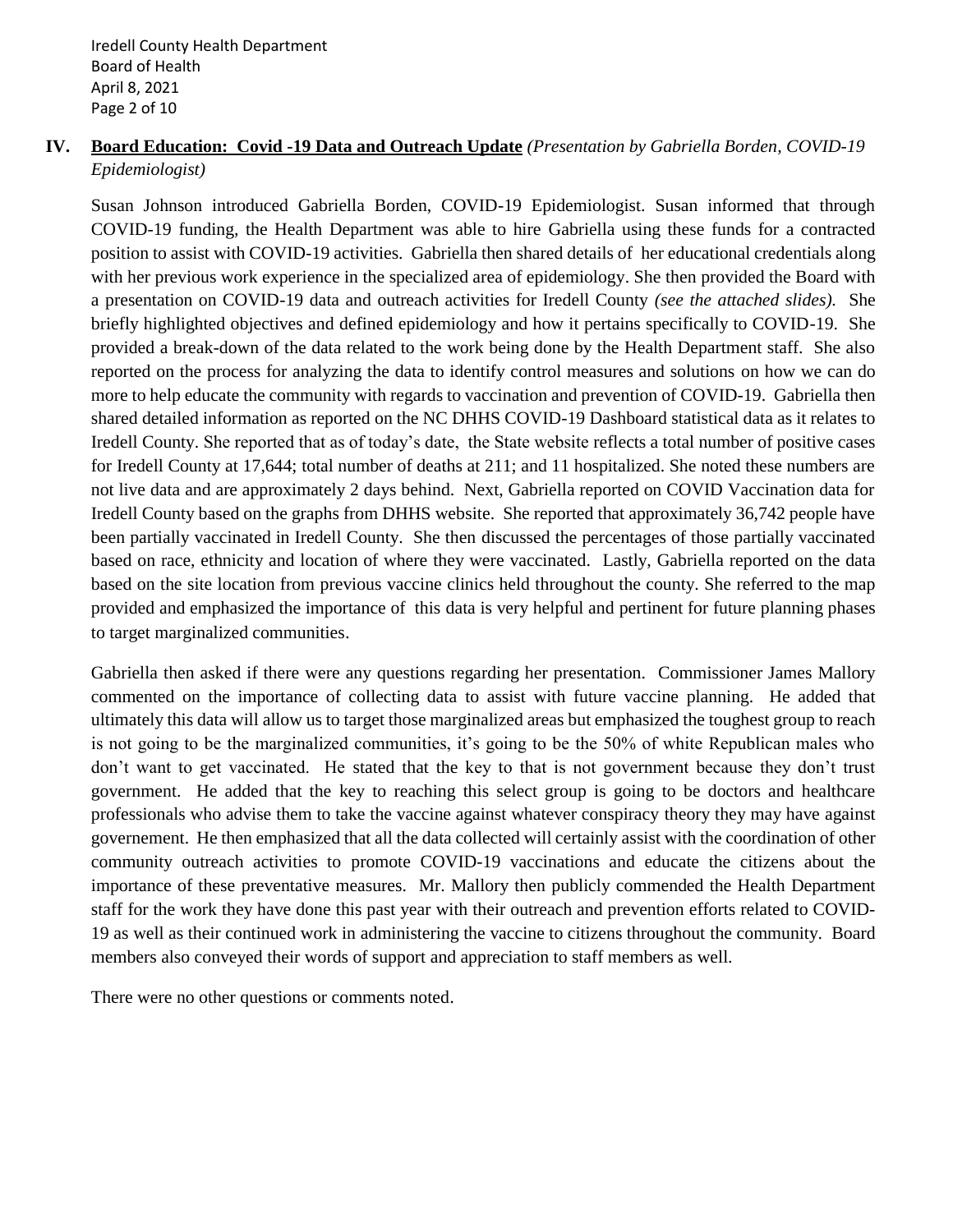Iredell County Health Department Board of Health April 8, 2021 Page 3 of 10

#### **V. Items for Discussion and Action**

## **a. Request Approval of the Annual Child Fatality Prevention (CFPT) Report** *(Attachment 2 – Laura Johnson)*

Laura Johnson, CFPT Chair informed that the North Carolina Statute, Article 14, 7B-1406 and the CFPT Agreement Addenda with local health departments requires Local Child Fatality Prevention Teams to advocate for system improvements and needed resources where gaps and deficiencies may exist. As a result of this agreement, they are required to submit a report annually to their local Board of County Commissioners and Board of Health. She continued by stating there are 3 main purposes of the local CFPTs and those are to identify deficiencies in the delivery of services to children and families by public agencies; make and carry out recommendations for changes that will prevent future child deaths; and promote understanding of the causes of child deaths. She then referred to the document labeled as attachment 2, noting that in 2020, the Iredell County CFPT reviewed 23 child deaths that occurred in 2019. She reported that the team identified one (1) system problem specifically related to lack of knowledge concerning agriculture injuries. A recommendation for future prevention efforts related to this problem is to increase patient knowledge to prevent accidental injuries while working or living on a farm. She also referred to the graph that outlined cause of death as well as age of death in these children.

Laura then asked if there were any questions related to the annual CFPT Report. She added that she will be sharing this with the BOC at their April 20, 2021 Meeting. Sylvia Chapman questioned the number related to perinatal conditions.

Commissioner Mallory noted the age of those numbers associated with suicide. He stated these are schoolaged children and recommended the team focus on this specific area to educate and prevent potential suicide related incidents. Laura reminded this was an area that the team had been focusing on primarily within the schools but as a result of the COVID-19 Pandemic, their work was halted last April due to schools being closed. She reported that as schools begin to re-open, they will once again shift their attention to focus on this area of prevention within the school system.

There were no other questions or comments noted.

Lisa Warren then asked for a motion to approve the Annual Child Fatality Prevention Team Report.

*A motion to approve the Annual Child Fatality Prevention Team(CFPT) Report was made by Ben Loftis and seconded by Sylvia Chapman.*

### *Voting: Ayes- 7; Nays- 0*

## **b. Request Approval of Annual Fee & Eligibility Policy and Fee Schedules** *(Attachment 3, 3A, 4, 5, 6 – Susan Johnson & Brady Freeman)*

Susan Johnson, Director of Nursing & Clinical Services Division presented the Annual Fee Policy along with the proposed FY 2021-22 Clinical Fee and Dental Fee Schedules. Susan reminded that the BOH approves policies in compliance with the health department's policy on policy management. She stated the Fee and eligibility Policy had been reviewed and no changes were made to the Policy.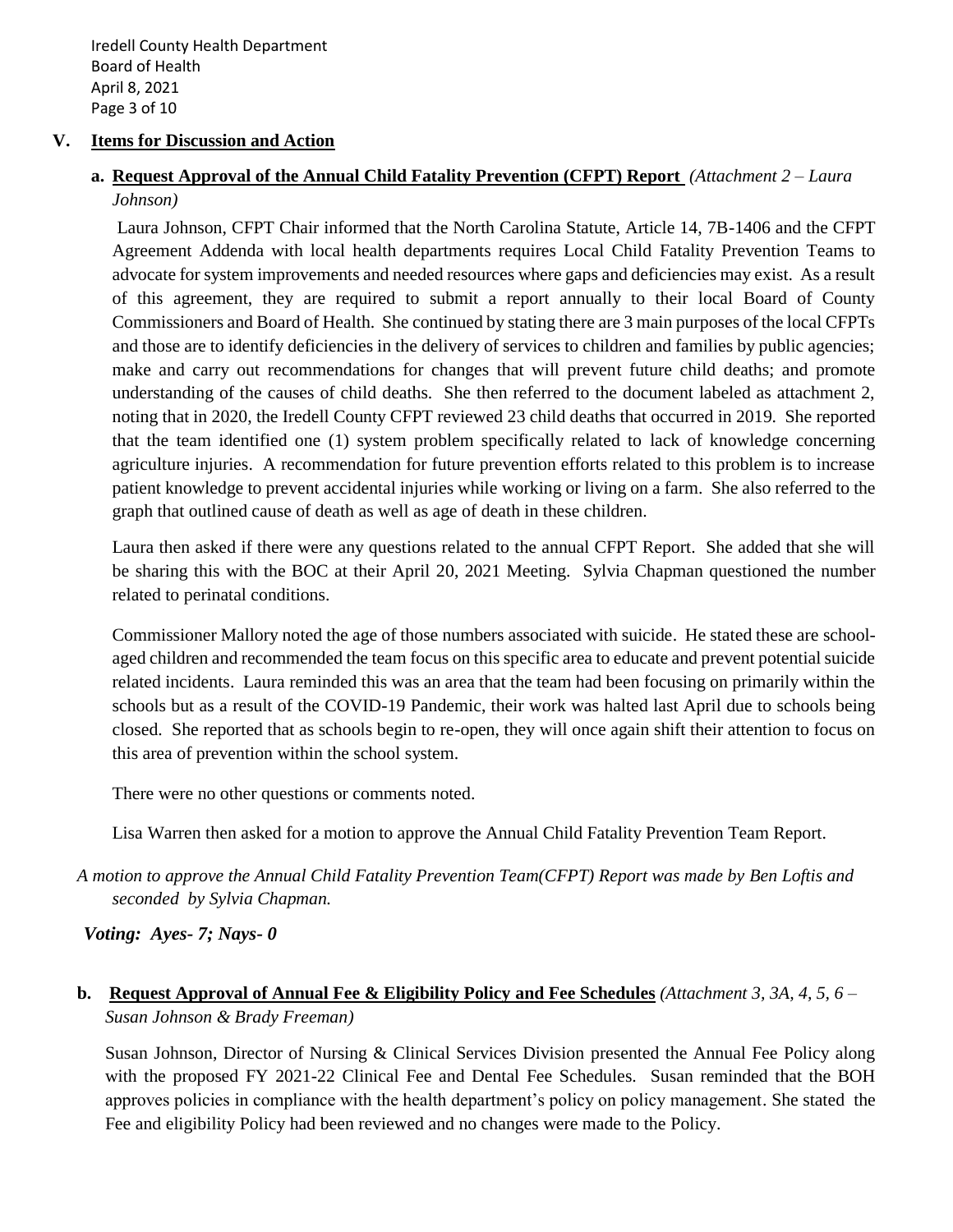Iredell County Health Department Board of Health April 8, 2021 Page 4 of 10

Next, Susan presented the Clinical Services proposed Fee Schedule for FY 2021-22 *(Attachment 4)* and noted that Fees for services provided in clinical and dental programs are based on direct costs, current Medicaid rates, and/or the most current Medicaid Administrative cost information provided by NC DHHS DMA (42 CFR 59.5 (a) (8); 8.8.4). In addition, rates set by other agencies in the area and surrounding counties are considered when setting fees as well. Susan highlighted a few of the changes and referred to page 6 of the Clinical Fee Schedule regarding select birth control method fees. She explained that through the 340B Purchasing Discount Program for Birth Control, we cannot bill Medicaid more than our cost. She emphasized these select fees for birth control measures would be implemented immediately upon approval of the Board of Health and Board of County Commissioners while all other fees would become effective July 1, 2021.

Susan then referred to the Dental Services Fee Schedule noted as *Attachment 4A*. She stated there had been no adjustments made to the Dental Fees for FY 2021-22

Susan then asked if there were any questions or comments with regards to the ICHD Fee & Eligibility Policy or the fee schedule for Clinical Services or Dental Services for FY 2021-22. Sylvia Chapman questioned if a physician's order was required to get the Shingles Vaccine. Susan responded that a physician order was not required, however the individual must qualify to receive the vaccine based on the specific criteria and requirements. Commissioner James Mallory questioned the process and fees for mailing attorney letters for delinquent accounts. He recommended that an increase of at least \$50.00 be made due to the various costs associated with the delinquent account process to collect an outstanding debt rather than the \$3.00 that is currently listed. Susan Johnson responded that leadership staff would certainly discuss this increase and make the necessary changes as recommended. There were no other questions regarding the proposed Clinical Services and Dental Fee schedules. This recommendation was noted and a revision will be made to the Policy in "*Section F. Delinquent Accounts"*.

Next, Brady Freeman referred to the Environmental Health Services Fee Schedule labeled as *Attachment 5* and stated that fees are based on manpower hours, equipment, vehicle fuel and maintenance. He reported there are no fee changes proposed for FY 2021-22.

Brady then asked if there were any questions or comments regarding the fees for Environmental Health Services. There were no questions or comments noted in regards to the Environmental Health fees.

Lisa Warren then asked for a motion to approve the Annual ICHD Fee & Eligibility Policy, with the recommended increase from \$3.00 to \$50.00 in regards to mailing delinquent account notice of debt letters, along with the Fee Schedules for Clinical Services, Dental and Environmental Health for FY 2021-2022.

 *A motion to approve the Annual ICHD Fee & Eligibility Policy, with the recommended increase from \$3.00 to \$50.00 in regards to mailing delinquent account notice of debt letters, along with the Fee Schedules for Clinical Services, Dental and Environmental Health for FY 2021-2022 was made by Sylvia Chapman and seconded by Commissioner James Mallory.* 

*Voting: Ayes- 7; Nays- 0.*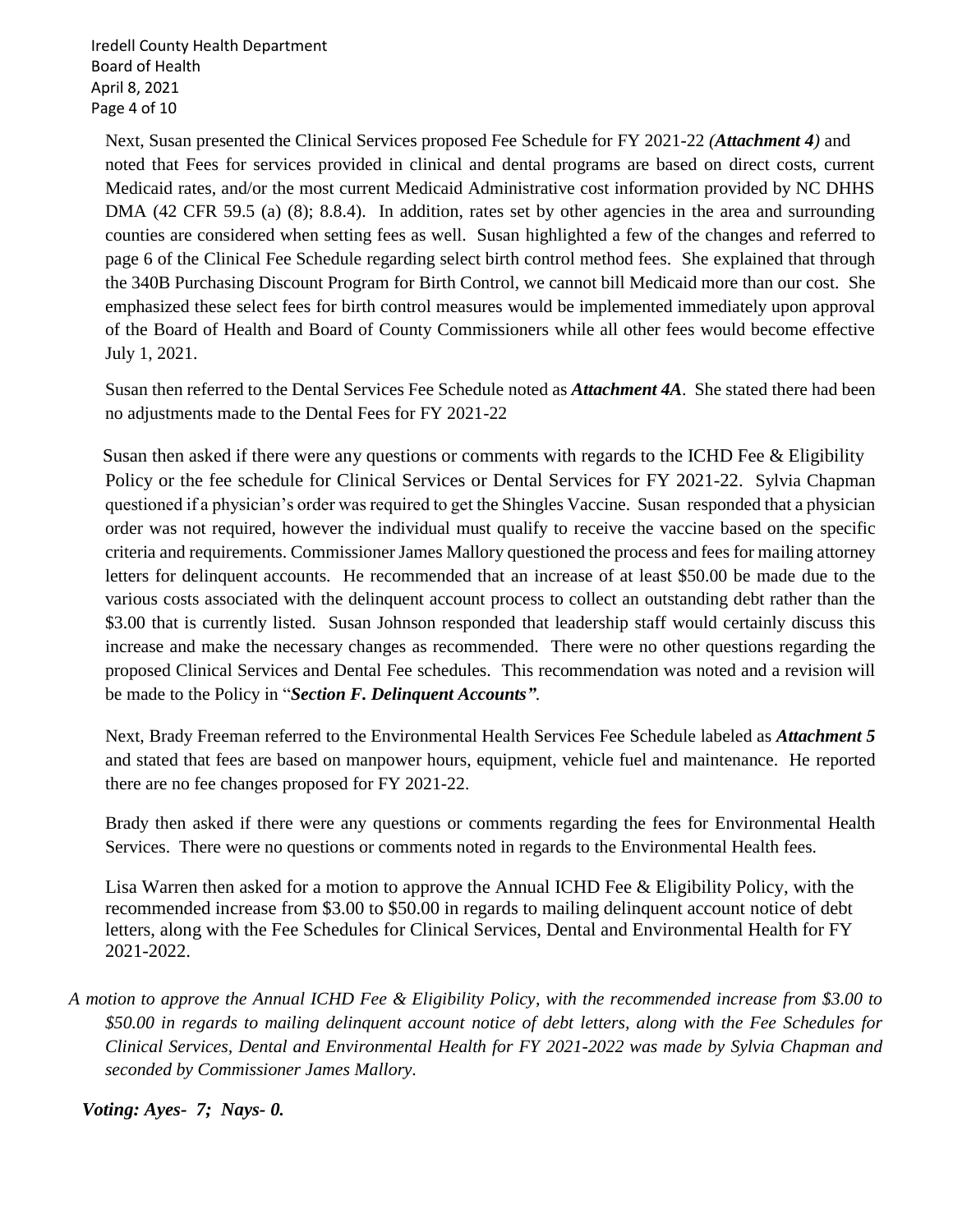### **c. Request Approval of Budget Amendment for Epidemiology & Laboratory Capacity Enhancing Detection Activities Grant** (*Handout A presented by Jessica Ridgway)*

Jessica Ridgway informed that on March 29, 2021, the Health Department received a revised Agreement Addendum from the NC Division of Epidemiology, Communicable Disease Branch with associated funding of \$1,456,100. These funds are to be used to further enhance Local Health Department's ability to prevent, prepare for, and respond to COVID-19 by carrying out surveillance, epidemiology, laboratory capacity, infection control, mitigation, communications, and other preparedness and response activities. She noted that funds will be used to cover the salary, supplies, travel and IT equipment needed for an additional six contracted nurses to help with COVID-19 vaccine clinics and four additional contracted administrative staff to assist with CVMS data entry and COVID-19 vaccine claim billing. We would like to hire one contracted community coordinator to plan testing and vaccine clinics and one contracted health educator to work within Iredell County's vulnerable communities to carry out health risk reduction campaigns for the COVID-19 pandemic. This grant will also cover the cost of traffic control, an on-site sheriff's deputy, and ICATS to be present at all our COVID-19 vaccine clinics. Jessica also added that in this request we are planning to purchase a portable, digital road sign that can be used to advertise our COVID-19 vaccine clinics or at other large community events. Additional expenses are added to this request that cover the cost of COVID-19 testing for local long-term care facilities, a mask order, and miscellaneous printing needs for COVID-19 vaccine clinics. Lastly, we will be purchasing a mobile medical van and associated equipment, to provide public health services within our community. Any remaining funds will be used as needed in accordance with guidelines set forth in the agreement.

Jessica then asked if there were any questions regarding the budget amendment for Epidemiology  $\&$ Laboratory Capacity Enhancing Detection Activities in the amount of \$1,456,100. There were no comments or questions noted.

Lisa Warren then asked for a motion to approve the budget amendment for Epidemiology & Laboratory Capacity Enhancing Detection Activities in the amount of \$1,456,100.

*A motion to approve the Epidemiology & Laboratory Capacity Enhancing Detection Activities Grant in the amount of \$1,456,100 was made by Ben Loftis and seconded by Dr. Candace Reeves.*

*Voting: Ayes- 7; Nays- 0.* 

### **VI. Items for Discussion and Action as Needed**

### **a. Semi-Annual Statistical Data Report**

**1) Clinical Services** – Susan Johnson provided the Semi-Annual Statistical report for Clinical Services, referring to Attachment 6. She stated that as you can see by the graphs, most of our clinical numbers have been down for the last six months. She did note that there are currently no active TB cases. She also reported that due to COVID-19, the Federal Government issued a Physical Presence Waiver, therefore all appointments for the WIC program have been completed by phone. To date, we haven't received an update on the status of when this will be lifted. Susan also noted an increase in immunizations during the fall which is due to administering the Flu Vaccine as well as completing the required School Immunizations. She stated that overall the numbers for clinical services have remained well in spite of the circumstances related to COVID-19. Susan reminded that since our Clinics opened back up for services, we are beginning to see an increase in the number of client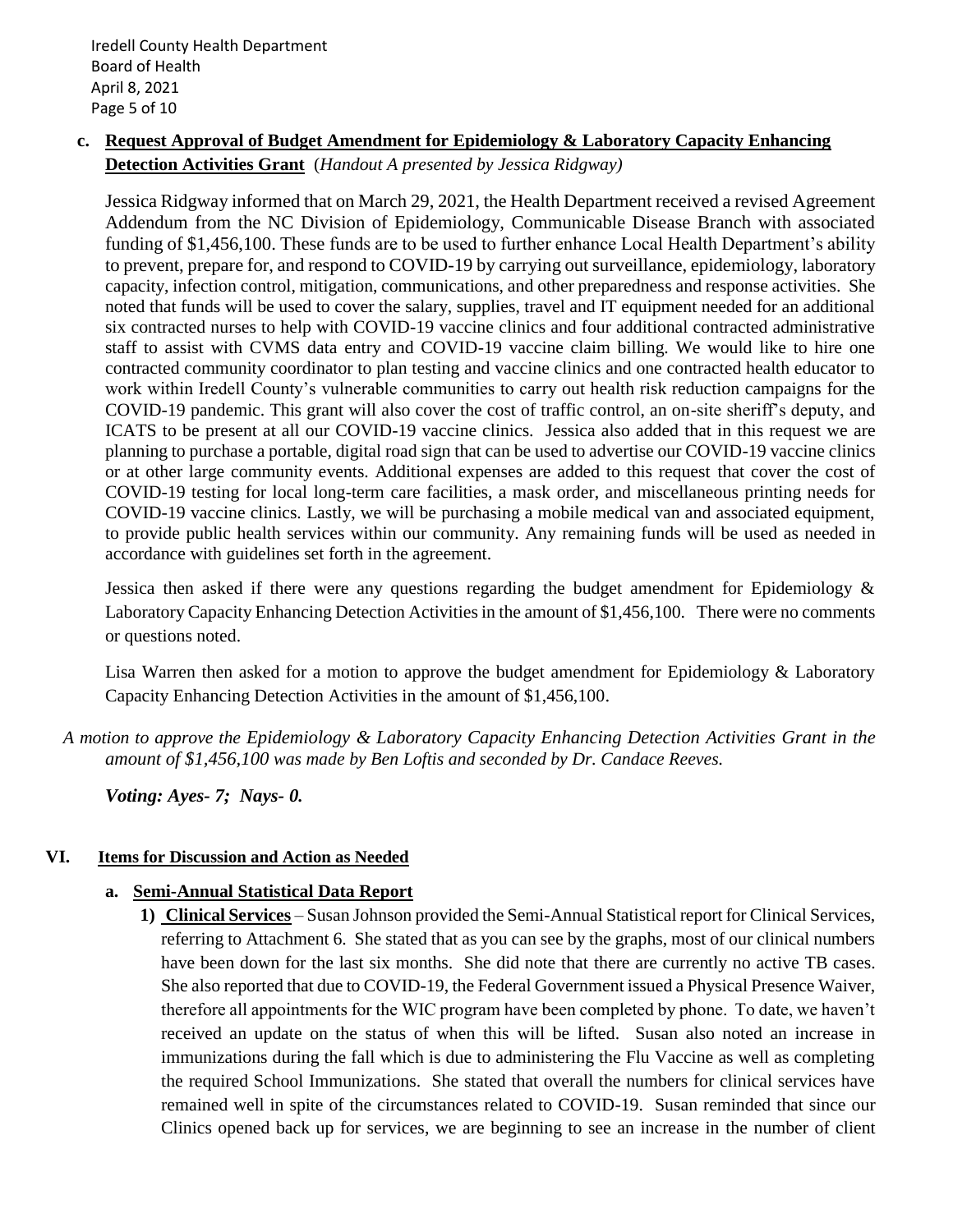Iredell County Health Department Board of Health April 8, 2021 Page 6 of 10

> visits. She noted this is in addition to all of the COVID-19 work being done to administer vaccines to citizens throughout the county at scheduled point of vaccination sites.

> Susan then asked if there were any questions related to the semi-annual statistical report for Clinical Services. Commissioner Mallory encouraged the continued use of the graphs but recommended starting with a baseline of zero if possible. Susan responded that she would look at making this change on future statistical reports going forward. There were no additional comments or questions noted.

**2) Environmental Health** – Brady Freeman provided the Semi-Annual Statistical report for Environmental Health, referring to Attachments 7 & 8. He briefly highlighted data for both the On-Site Water Protection Program (OSWP) and the Food Protection & Facilities Program (FP&P). He noted there has not been any significant change in activity related to visits, inspections and samples collected by staff in the OSWP Program in comparison with previous reporting periods but did report a decrease in manpower which has resulted in a 3-week back-log at present. He stated that while inspections in the FP&F Program have shown a decrease, the number of visits has increased tremendously. He states the staff have been very active from July – December 2020, making visits to establishments to educate them on disinfecting properly as a result of COVID-19.

Brady then asked if there were any questions related to the semi-annual statistical reports for Environmental Health. There were no questions or comments noted.

### **b. Financial Report** *(Attachment 9 & Handout B – presented by Jessica Ridgway)*

Jessica Ridgway referred to the financial reports labeled as Attachment 9 and Handout A highlighting the financials for both February 2021 and March 2021. She stated the revenue and expenditure report reflects the essential services that are being provided at this agency. She noted the essential services include, but are not limited to, the provision of communicable disease services, health education/promotion, environmental health services, workforce development, program evaluation and policy development. For the month ending February 2021 the Revenue was 63.4% and the Expenditures were 55.4%. Next, she reported on the financials for the month ending March 2021, referring to Handout A, highlighting the Revenues were 70.2% and the Expenditures were 62.15%. Jessica explained that expenditures are way down because all spending is mostly COVID related therefore we are using funds from State COVID dollars for purchases.

Jessica then asked if there were any questions for discussion related to the financial report given. There was no additional discussion or questions noted.

#### **c. Health Director's Report** *(Handout C – Susan Johnson)*

### **COVID-19**

• **Vaccination Clinics:** We have coordinated 35 mass drive through vaccination clinics and partnered with ICATS, Statesville Senior Center, Mooresville Senior Center, Ag. Extension (farm workers) and an Assisted Living Facility to offer vaccines to at risk or underserved populations in smaller clinics. We are planning future vaccination clinics with farm workers, landscape workers and Fifth Street Ministries.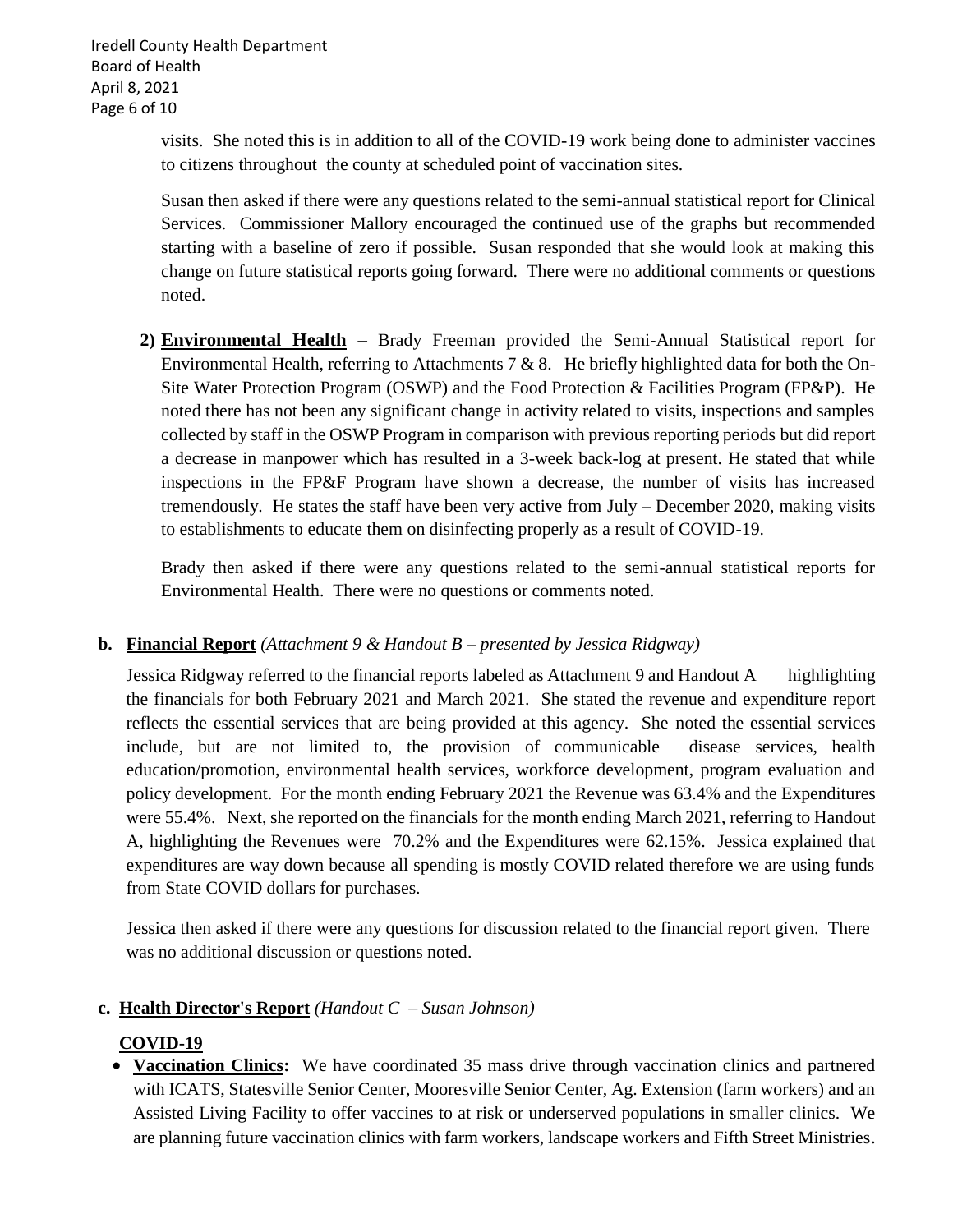Iredell County Health Department Board of Health April 8, 2021 Page 7 of 10

| <b>General Data</b>         |              |                     |                  |
|-----------------------------|--------------|---------------------|------------------|
|                             | December BOH | <b>February BOH</b> | <b>April BOH</b> |
| <b>Total COVID-19 Cases</b> | 6898         | 16191               | 17.609           |
| Hospitalized                | 59           | 19                  |                  |
| <b>Deaths</b>               | 80           | 196                 | つ1つ              |

| <b>Vaccinations</b>     |                       |                                    |
|-------------------------|-----------------------|------------------------------------|
|                         | <b>Iredell County</b> | <b>Iredell County Health Dept.</b> |
| <b>Initial Dose</b>     | 36,277                | 9.344                              |
| <b>Fully Vaccinated</b> | 28,045                | 6,218                              |
| % Initial Dose          | 20%                   | N/A                                |
| % Fully Vaccinated      | 15.4%                 | N/A                                |

#### **Race/Ethnicity Vaccinated By Percentage**

|                                   | % Population | % Vaccinated |
|-----------------------------------|--------------|--------------|
| White                             | 15.7%        | 84.8%        |
| <b>Black</b>                      | 11%          | 9.3%         |
| Asian or Pacific Islander         | 10.6%        | 2%           |
| American Indian or Alaskan Native | 5.8%         | .2%          |
| Other                             | N/A          | 2.7%         |
| <b>Hispanic Ethnicity</b>         | 5.3%         | 2.8%         |
| <b>Non-Hispanic Ethnicity</b>     | 15.8%        | 94.4%        |

#### **Outbreaks in Congregate Living Facilities**

|                        | Staff+ | <b>Residents +</b> | <b>Deaths</b> | Total - |
|------------------------|--------|--------------------|---------------|---------|
| Maple Leaf Health Care |        |                    |               |         |

| <b>Clusters</b>                    |        |            |         |
|------------------------------------|--------|------------|---------|
|                                    | Staff+ | Children + | Total + |
| <b>Mooresville High</b>            |        |            |         |
| <b>Woodland Heights Elementary</b> |        |            |         |

| г чынс шпогттастон                |         |                 |              |
|-----------------------------------|---------|-----------------|--------------|
|                                   | January | <b>February</b> | <b>March</b> |
| <b>Presentations &amp; Events</b> |         |                 |              |
| <b>Call Center Calls</b>          | 3945    | 2700            | 3577         |
| <b>Community Calls to</b>         | 2153    | 386             | 459          |
| <b>Health Dept.</b>               |         |                 |              |
| <b>Community emails</b>           | 3930    | 506             | 328          |
| <b>Media Inquiries</b>            | 36      | 30              | 11           |
| <b>Guidance Forwarded</b>         | 14      | 15              | 9            |
| <b>Press Releases</b>             |         |                 |              |
| Facebook                          |         | 71000           | 7230         |

#### **Executive/Finance & Operations**

• Medicaid Managed Care: Medicaid Managed Care is still set to go live on July 1<sup>st</sup>. We have signed the following Prepaid Health Plan agreements: United Healthcare, BCBS, Wellcare and AmeriHealth.

### **Public Information**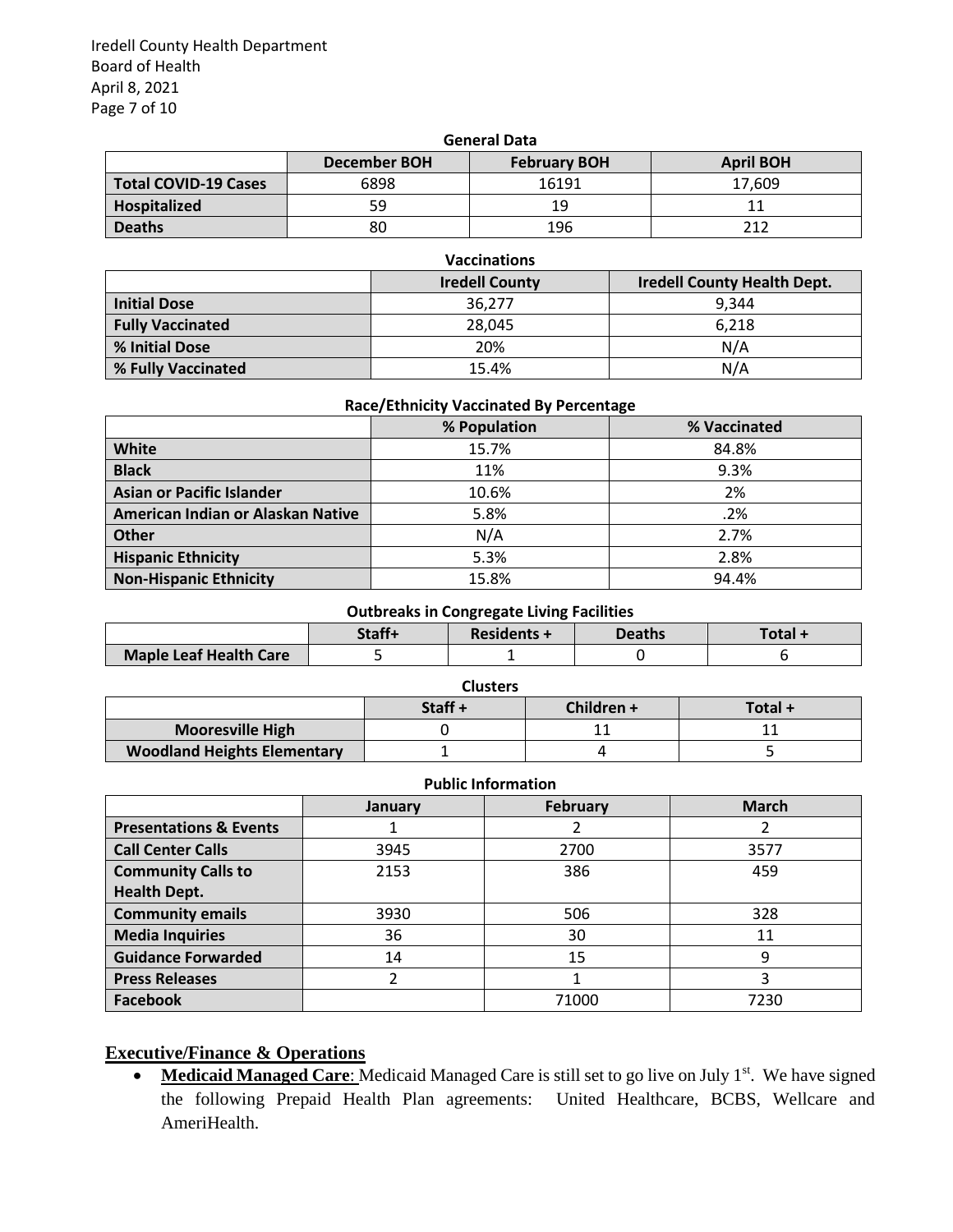Iredell County Health Department Board of Health April 8, 2021 Page 8 of 10

> • **Vital Records**: Staff have started training on the NC Database for Vital Records system. This is a web-based system that will be utilized for electronic registration of deaths across North Carolina. A go live date has not been set.

### **Clinical**

- **Maternal Health**: Car seat distribution was completed in January. A total of 109 car seats were distributed. Davis Regional Hospital is coming to clinic to do 20-week ultrasounds for our prenatal clients.
- **Family Planning:** Despite reduced clinic hours, we administered 83 more Depo Provera injections in 2020 than 2019. Since adding new Intrauterine Devices and Nexplanon to contraceptive options, we have inserted/implanted 39 more devices in 2020 than in 2019. These are the most effective contraceptive methods.

## **Public Health Development & Promotion**

- **Public Health Accreditation**: The NC Local Health Department Accreditation Board approved the second one-year extension for audits which will shift the re-accreditation cycle to a six-year cycle. The next audit will capture evidence from October 13, 2018 thru October 2024. A revised health department self-assessment tool is being released in April of 2021 and will go into effect in January of 2022. Norma Rife helped review the document for enhancement opportunities. She also provided content for the E-learning module that will be released soon.
- **Health Risk Reduction**: Mosquito-borne, tick-borne and rabies health risk reduction notecards and pamphlets are being mailed to local veterinarian offices, medical providers, hardware stores and community partners.
- **Safe Kids Coalition:** Partnered with DACI for 3 take back events in March where Safe Kids offered car seat checks and distributed Operation Medicine Drop and poison prevention materials. Partnered with ISS to host 3 booster seat display events (Third Creek Elementary, Cloverleaf Elementary and Harmony Elementary) in car rider pick-up lines. Will be hosting 2 hot car display events in April (1 in Statesville and 1 in Mooresville). Partnering with Iredell County Parks & Recreation to provide funding for 24 children enrolled at the Boys & Girls Club to take swimming classes.
- **Public Health Week Proclamation:** The Board of Commissioners read a proclamation at their April 6, 2021 meeting related to Public Health Week which is April 5-12.

### **Environmental Health**

- **Onsite:** The in-training environmental health specialist is now fully authorized. One vacant environmental health specialist has been filled and has completed the necessary centralized training. He is currently working towards authorization. Interviews have been conducted for the other vacant environmental health specialist position. We are waiting for transcripts to make an offer. The environmental health technician position has been filled.
- **Food Protection:** The in-training environmental health specialist is authorized in pools, tattoos and food  $\&$  lodging. The newly hired environmental health specialist has completed the necessary centralized training session and will be working toward authorization.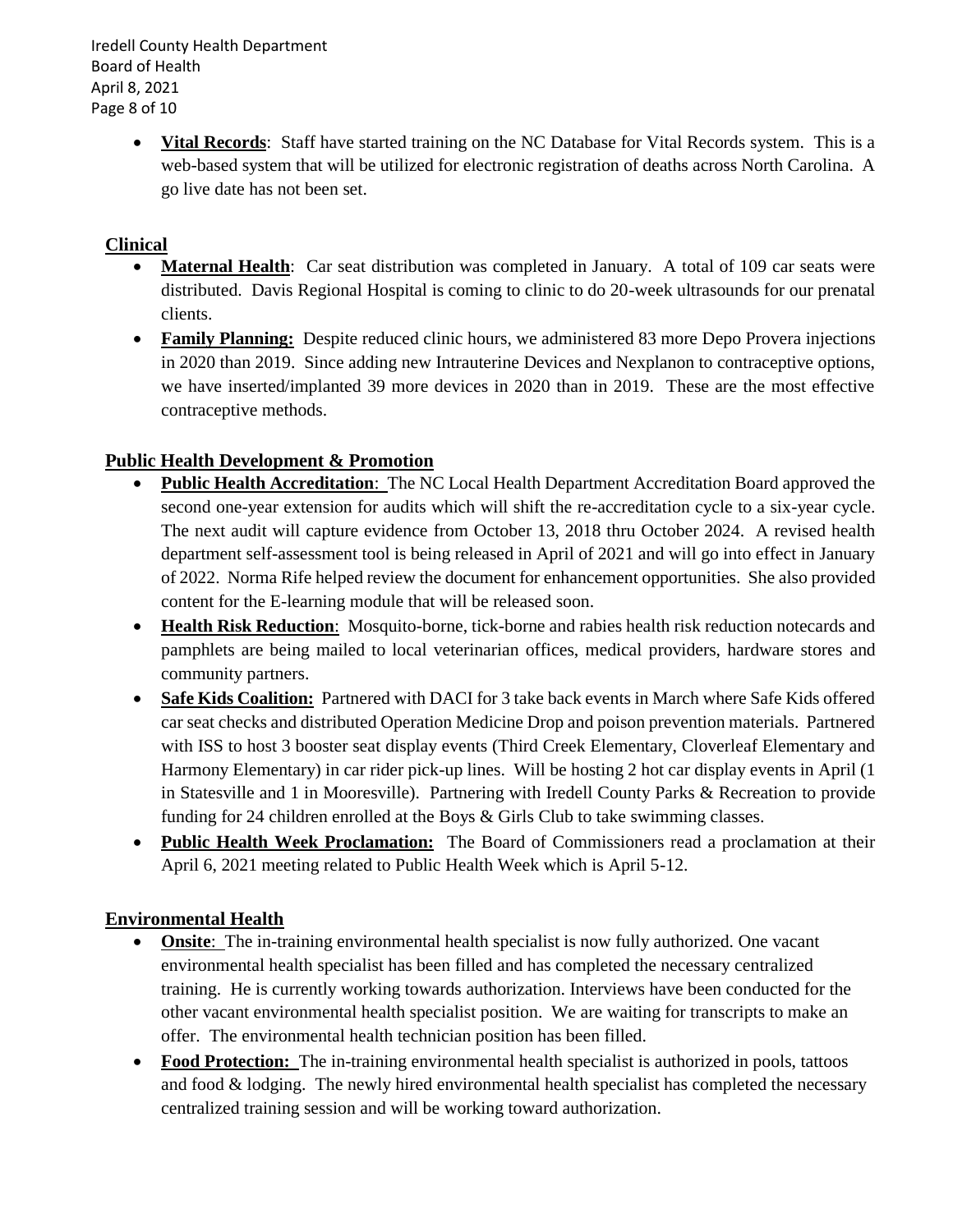Iredell County Health Department Board of Health April 8, 2021 Page 9 of 10

#### **d. Activities Summary** *(Handout D– Susan Johnson)*

Susan Johnson referred to the Activities Summary labeled as Handout D. She briefly highlighted specific program areas that reflected an increase in the number of contacts for February and March 2021. She noted that the number of lab tests performed had increased as well as the number of lab patients served had also increased for the Walk-In Lab Services. She also explained that the significant decrease in the number of COVID-19 tests processed from 1039 (January) to only 10 in March is due to testing now being done mainly through StarMed as the Health Department focus shifted from testing to administering vaccinations. Susan then referred to the Environmental Health data and reported an increase in site visits as well as applications received for OSWP. She also noted an increase in the number of inspections in the Food & Lodging program.

Susan then asked if there were any specific questions with regard to the data reported on the Activity Summary report. There were no questions or comments noted.

#### **e. BOH By-Laws and Operating Procedures** *(Attachment 10* **-** *Draft Copy)*

Lisa Warren, BOH Chair informed that a draft copy of the proposed by-laws and operating procedures was included in the packets and is labeled as Attachment 10. She asked board members to please review this document prior to the next meeting. She stated discussion and action on this item will occur at our June 10, 2021 Board of Health Meeting.

#### **VII. Other Discussion**

Lisa Warren asked if there were any additional items for discussion. Ben Loftis commented that he had heard discussions in the community of Law Enforcement Officers receiving hazard pay and questioned if this was true. Commissioner Mallory responded that he can only speak of local government employees employed by Iredell County and they do not receive hazard pay. Lisa Warren reported that just recently, Iredell Health System implemented hazard pay to frontline employees working directly with COVID-19 patients. Commissioner Mallory did inform that the Board of Commissioners had discussed this topic previously but was unable to justify hazard pay for all departmental employees county-wide. Therefore, a decision was made to not offer hazard pay. Susan Johnson recommended that perhaps the Board of Commissioners revisit this topic. Commissioner Mallory suggested that perhaps a one-time bonus to all county employees may be an option but stated that he would discuss this topic further with fellow members of the Board of Commissioner's and county management staff. Susan Johnson responded that making some type of good faith effort would be meaningful to all.

There were no additional items for discussion.

#### **VIII. Adjournment**

Lisa Warren asked for a motion to adjourn the meeting.

*A motion to adjourn the meeting was made by Sylvia Chapman and seconded by Ben Loftis at 8:40 p.m.*

*Voting: Ayes –7 ; Nays – 0.*